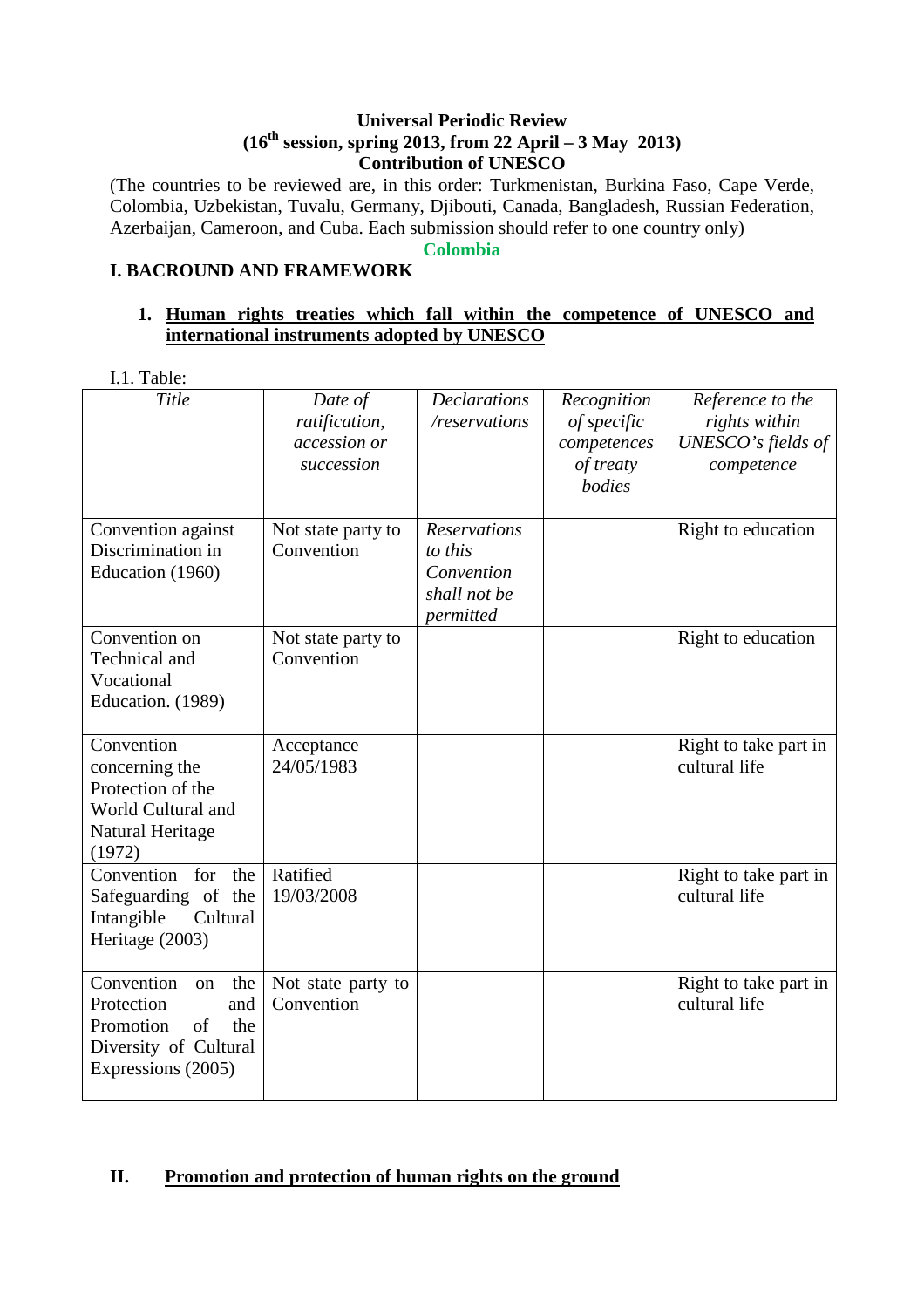# **Right to education<sup>1</sup>**

### Normative Framework:

2. Constitutional framework: The Constitution of Colombia (1991) as amended in 2009<sup>2</sup>, recognizes the right to education in its Article 67, which states that "Education is an individual right and a public service that has a social function. […] The State, society, and the family are responsible for education, which will be mandatory between the ages of 5 and 15 years and which will minimally include one year of preschool instruction and nine years of basic instruction. Education will be free of charge in the state institutions, without prejudices to those who can afford to defray the costs. It is the responsibility of the State to perform the final inspection and supervision of education in order to oversee its quality, for fulfilling its purposes and for the improved moral, intellectual and physical training of those being educated, to guarantee an adequate supply of the service, and to guarantee for minors the conditions necessary for their access to and retention in the educational system. The nation and the territorial entities will participate in the management, financing, and administration of the state educational services within the limits provided in the Constitution and the law."

3. According to Article 27, "The State guarantees the freedom of teaching at the primary and secondary level, apprenticeship, research, and professorship."

4. Article 41 provides that "In all educational institutions, public or private, the study of the Constitution and civics will be mandatory. In this way, democratic practices and the value of the citizen's participation will be promoted through the teaching of principles. The state will publicize the Constitution."

5. In regard with lifelong learning, Article 64 provides that "It is the duty of the state to promote the gradual access for agricultural workers to (…) services involving education, (…) with the purpose of improving the incomes and quality of life of the peasants."

6. According to Article 68, "Individuals may create educational institutions. The educational community will participate in the management of the educational institutions. Education will be in the care of individuals of recognized ethical and pedagogical principles. The law guarantees the professionalism and dignity of the teaching profession. Parents have the right to select the type of education for their minor children. In state institutions, no individual may be obligated to receive religious instruction. The members of ethnic groups will have the right to schooling that respects and develops their cultural identity. The eradication of illiteracy and the education of individuals with physical or mental limitations or with exceptional capabilities are special obligations of the State.

7. Article 69 grants the autonomy of universities. "The universities will be able to administer and govern themselves through their own bylaws, in accordance with the law."

8. In regard to the principle of equality; Article 5 states that "The state recognizes, without any discrimination whatsoever, the primacy of the inalienable rights of the individual

 1  *Sources:* 

<sup>&</sup>lt;sup>2</sup> http://wsp.presidencia.gov.co/Normativa/Documents/ConstitucionPoliticaColombia\_20100810.pdf (in Spanish) ; http://confinder.richmond.edu/admin/docs/colombia\_const2.pdf (in English)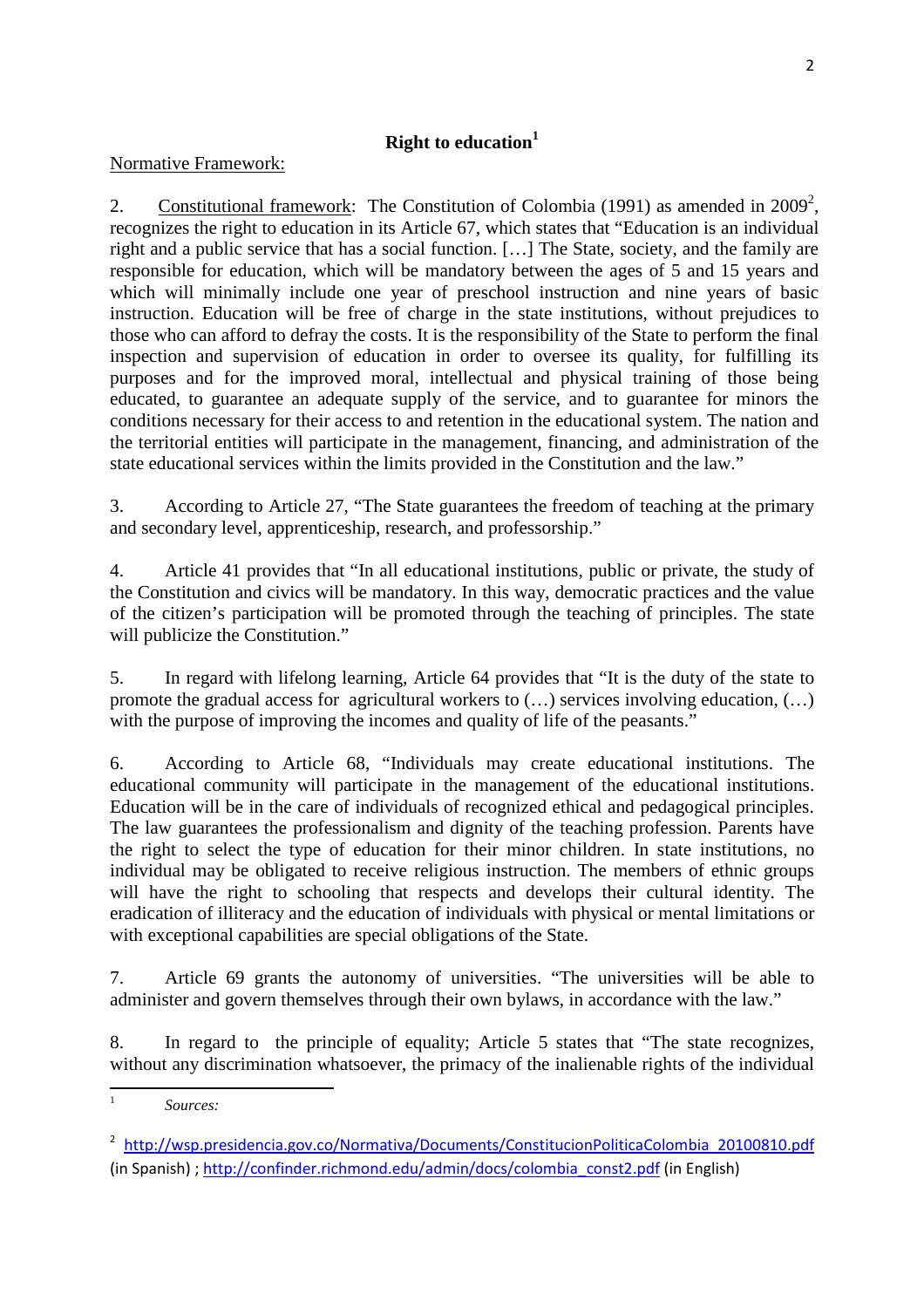and protects the family as the basic institution of society". Article 13 provides that "All individuals are born free and equal before the law and are entitled to equal protection and treatment by the authorities, and to enjoy the same rights, freedoms, and opportunities without discrimination on the basis of gender, race, national or family origin, language, religion, political opinion, or philosophy. The state will promote the conditions necessary in order that equality may be real and effective will adopt measures in favor of groups which are discriminated against or marginalized."

9. In regard to gender equality, Article 43 specifies that "Women and men have equal rights and opportunities. Women cannot be subjected to any type of discrimination…The state will support the female head of household in a special way."

10. In regard to languages and ethnic minorities, Article 7 states: "The state recognizes and protects the ethnic and cultural diversity of the Colombian nation." Article 10 adds: "Spanish is the official language of Colombia. The languages and dialects of ethnic groups are also official in their territories. The education provided in communities with their own linguistic traditions will be bilingual."

11. Article  $356<sup>3</sup>$  establishes that the resources of the General System of Shares of the departments, districts, and municipalities will be destined to the financing of their respective competences, giving priority to health and preschool, primary, secondary and middle education, in order to guarantee and expand access to these services.

#### Legislative framework:

l

12. The legal Framework for education is provided by Law No.  $115<sup>4</sup>$  on General Education (Ley General de Educación) of 8 February 1994, according to which, the school system is divided into five levels of education (preschool education, primary education, secondary education, media education and higher education). The right to education for indigenous people is protected by the Law. It establishes, inter alia, the right to a bilingual education with the use of mother tongue languages (Articles 57 and 199).

13. Law No. 30/1992 on Higher Education<sup>5</sup> (Ley de Educacion Superior No.30/1992) regulates and establishes the Colombian higher education system as a "cultural public service" (Article 2). Article 5 establishes that higher education will be accessible to all on the basis of individual capacity.

14. Law No. 749/2002 on Higher Techinical, Professional, and Technological Education<sup>6</sup> (Ley de Educación Superior Técnicas Profesionales y Tecnológicas Nº 749/2002) organizes and regulates higher education as a public service, in particular through institutionalizing technical, professional, and technological formation.

<sup>&</sup>lt;sup>3</sup> Article 356 of the Constitution was emended by Law No. 1176 on December  $27<sup>th</sup>$ , 2007: http://www.mineducacion.gov.co/1621/articles-146175\_archivo\_pdf.unknown <sup>4</sup> http://www.mineducacion.gov.co/1621/articles-85906\_archivo\_pdf.pdf (Accessed 30/04/11)

<sup>&</sup>lt;sup>5</sup> http://www.oei.es/quipu/colombia/Ley\_educ\_superior.pdf

<sup>&</sup>lt;sup>6</sup> http://www.oei.es/quipu/colombia/Ley\_educ\_tecnica\_superior.pdf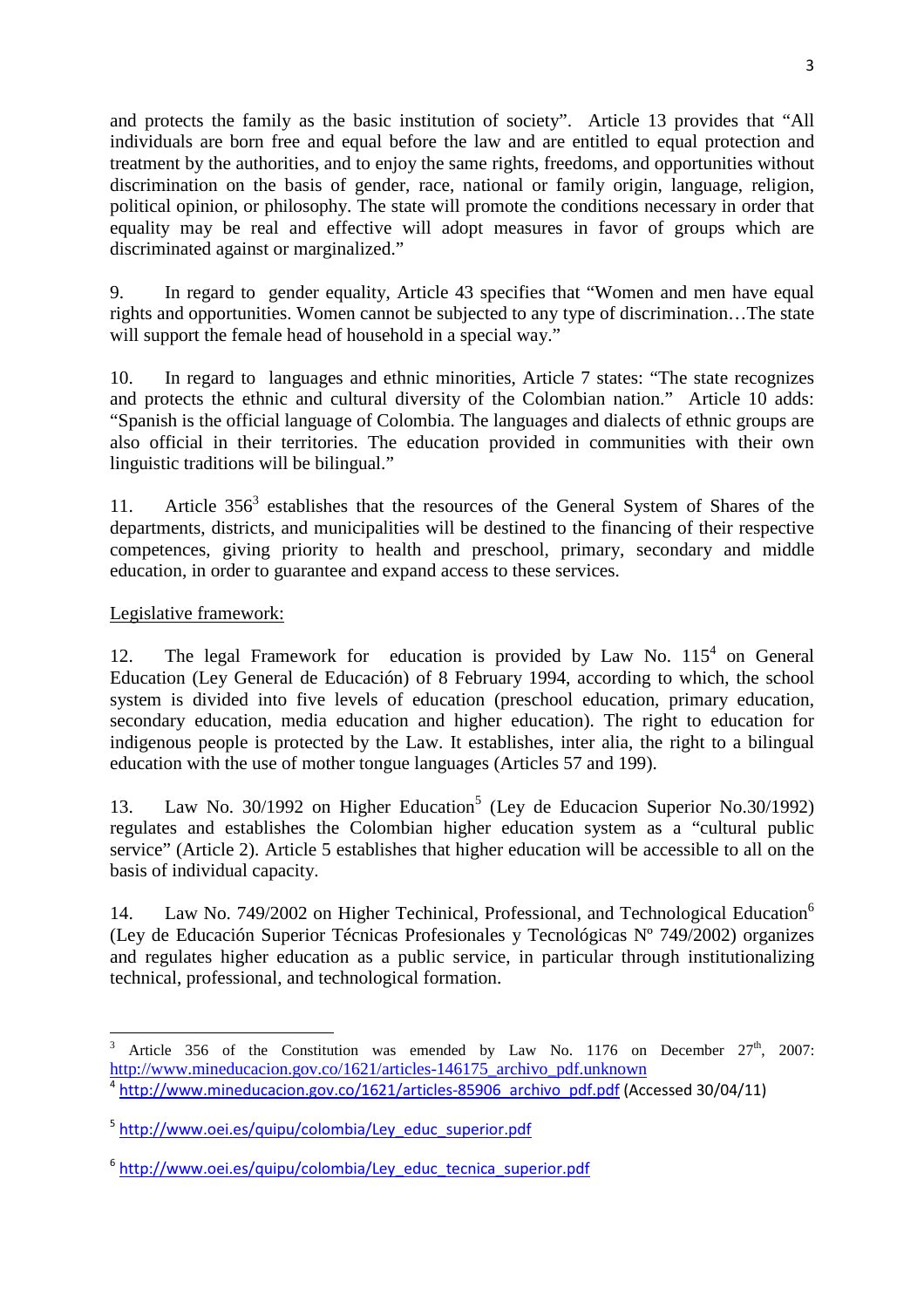15. Law No. 1324 of July 13th, 2009<sup>7</sup>: through which parameters and criteria are elaborated in order to organize the system of result evaluation in the quality of education. Moreover, norms are established for the promotion of a culture of evaluation in order to facilitate inspection and monitoring of the State. The implementation of this law will be carried out by the Colombian Institute for the Evaluation of Education<sup>8</sup> (Instituto Colombiano para la Evaluacion de la Education; ICFES).

16. Law No. 1297 of April 30th, 2009<sup>9</sup>: through which the requisites and procedures for admissions to the educational services of the State are regulated, especially for zones that have difficult access, special populations and areas that specialize in technical formation or that are deficient.

17. Law No. 1295 of April 6th, 2009<sup>10</sup>: through which the comprehensive care of children in early childhood is regulated (sectors ranked 1, 2 and 3 by the SISBEN – the Identification System of Potential Social Programs Beneficiaries - Sistema de Identificacion de Potenciales Beneficiarios de Programas Sociales).

18. Law No. 1286 of January 23rd,  $2009<sup>11</sup>$ : the general of this law is to strengthen the National System of Science and Technology and to promote science, technology, and innovation, in order to favour the Nation's economic and industrial system (Article 1). Moreover, the law develops the rights and duties of citizens and the State concerning the development of scientific knowledge, technological development, innovation and research.

19. Law No. 1145 of July 10th,  $2007^{12}$ : through which the National System of Disability is established. The objective of this law is to promote and guarantee the fundamental and human rights of people with special needs and disabilities, by eliminating the barriers that limit the disabled to access physical, environmental, social, economic and cultural opportunities, and that impede them from enjoying their rights.

20. Law No. 1084 of August 4th, 2006<sup>13</sup>: through which the State strengthens higher education in remote and inaccessible zones in the Colombian territory

21. Law No. 1064 of July 26th,  $2006<sup>14</sup>$ : through which norms for the support and strengthening of work-oriented education and human development (non-formal education according to the General Law of Education) are established.

l

- <sup>10</sup> http://www.mineducacion.gov.co/1621/articles-187668\_archivo\_pdf\_ley\_1295\_2009.pdf
- <sup>11</sup> http://www.mineducacion.gov.co/1621/articles-186955\_archivo\_pdf\_ley\_1286\_2009.pdf
- <sup>12</sup> http://www.mineducacion.gov.co/1621/articles-146166\_archivo\_pdf.unknown

<sup>&</sup>lt;sup>7</sup> http://www.mineducacion.gov.co/1621/articles-210697 archivo pdf ley 1324.pdf

<sup>&</sup>lt;sup>8</sup>http://www.icfes.gov.co/

<sup>&</sup>lt;sup>9</sup> http://www.mineducacion.gov.co/1621/articles-191904\_archivo\_pdf\_ley1297.pdf

<sup>&</sup>lt;sup>13</sup> http://www.mineducacion.gov.co/1621/articles-105594\_archivo\_pdf.pdf

<sup>14</sup> http://www.mineducacion.gov.co/1621/articles-104704\_archivo\_pdf.pdf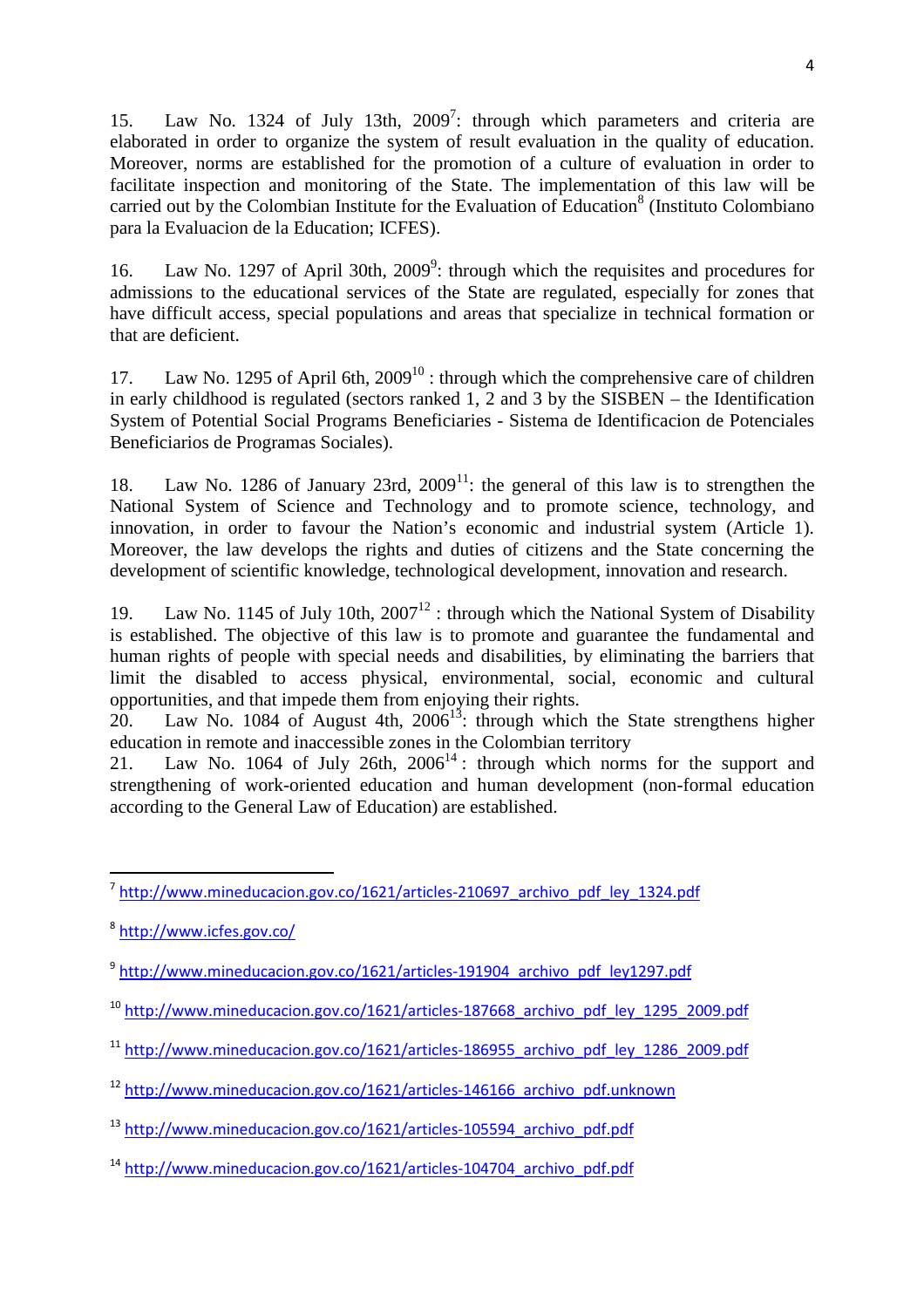22. Decree No. 804 from 18 May 1995 regulates special needs education for the indigenous groups present within the national territory and develops the provisions of Law No. 115. The Law also provides some provisions for disabled people (Title I, Chapter I).

23. Decree No. 2082 from 18 November 1996 establishes the basic principles and guidelines that provide for special curricular attention, the general rules for organizing the service, and contains guidelines for teacher training and provides criteria for the financial support of programs. Article 14 of Law No. 115 provides for compulsory sexual education. According to Article 17, one year of preschool education is compulsory for children under 6 years old. Basic education is divided into primary and secondary education and it provides for 9 years of education (Article 19).

24. In 2006, Law No. 1098 implemented the constitutional right to education to children before 6 and sets a system of fines for persons who refrain from receiving a child in public education (Article 28). The code also enshrines the "right to development in early childhood" which includes intangible rights to education (Article 29), and explicitly prohibits cruel, degrading or humiliating sanctions in the premises of the school (Article 45).

25. Regarding non-formal education, two texts provide a framework for institutions that offer educational services with respect to work and human development : Law 1064 (2006) and Decree 2888 (2007) They both intend to promote training in the practice of working through the development of expertise, skills and training to perform handmade, artistic, recreational and occupational therapy, protection and exploitation of natural resources and public participation and community development specific job skills, as well as contribute to right to lifelong learning.<sup>15</sup>

26. The 1997 Law No. 387 on Internal Displacement<sup>16</sup>, is the law under which displaced children are now eligible for free education, and schools must accept them without requiring previous proof of education.

27. Decree No. 2247 of September  $11<sup>th</sup>$ , 1997 establishes the norms relative to the service provision of education at the preschool level.

28. Resolution No. 2343 of June  $5<sup>th</sup>$ , 1996 provides for the general guidelines of curricular processes of the public service of education, and establishes indicators that can measure curricular progress in formal education.

29. Decree No. 2082 of November 18<sup>th</sup>, 1996 regulates special needs education for persons with disabilities or gifted skills. It establishes its underlying principles, provides special curricular guidelines to offer special attention, stipulates the general rules for the organization of the public service of education to offer such attention and the guidelines for teacher training, and formulates the criteria for the financial support of special needs educational programs.

30. Resolution No. 2707 of June  $26<sup>th</sup>$ , 1996 defines the general criteria for the evaluation of institutions and State teachers linked to the provision of quality incentives.

<sup>15</sup> <sup>15</sup> "El Desarollo de la Educacion, Informe National de Colombia", 2008, http://www.ibe.unesco.org/en/ice/48th-session-2008/national-reports.html

<sup>&</sup>lt;sup>16</sup> http://www.disaster-info.net/desplazados/legislacion/Ley387de1997.pdf (Accessed 30/04/11)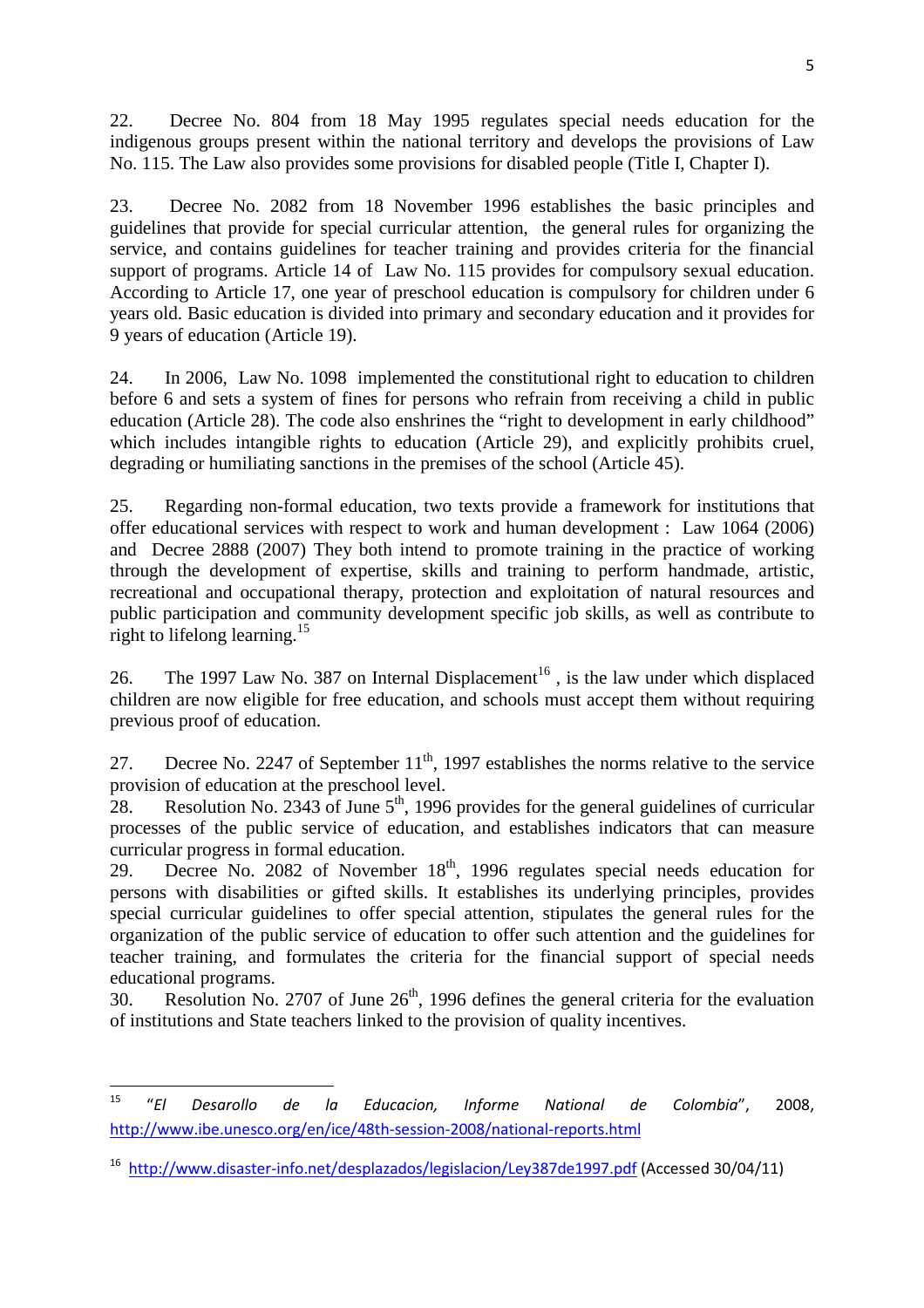31. Decree No. 804 of May  $18<sup>th</sup>$ , 1995 regulates the special needs education for ethnic groups.

32. Law No. 188 of 1995 defines the Pluriannual Plan of Investments that establishes the stability of the financial resources for the education sector.

33. Decree No. 1860 of August 1994 partially regulates Law No. 115 concerning pedagogical and general organization aspects.

34. Decree No. 2886 of December  $29<sup>th</sup>$ , 1994 regulates the necessary procedures and formalities that should be met by local authorities in order to obtain the certification of compliance with the requirements that shall enable them to manage the administration of fiscal resources and the provision of the education service.

35. Law No. 60 of 1993 concerns the distribution and competences and resources among the different territorial areas of the country.

36. Law No. 30 of 1992 organizes the public service of higher education.

37. Decree No. 88 of 1976 restructures the education system and reorganizes the Ministry of National Education.

38. Law No. 43 of December  $11<sup>th</sup>$ , 1975<sup>17</sup> nationalizes primary and secondary education (service which was provided by the Departments, the Special District of Bogota and the municipalities).

### Policy measures:

l

39. The New Educational Policy of Colombia's Ministry of Education<sup>18</sup> ("Educación de Calidad. Camino para la Prosperidad") focuses on, inter alia, the quality of education, preschool education and the use of NTIC in schools.

40. In its Education Sector Plan 2010-2014 ("Plan Sectorial de Educación 2010-2014"), the government aims to advance the achievement of inclusive quality education, in collaboration with the private sector as well as civil society. In the Sectorial Plan 2010-2014, the policy establishes 5 strategic themes that seek to improve educational strategies:

- 1. Quality basic education with special attention to pre-school education.
- 2. Improve the quality of education at all levels.
- 3. Reduce the gap that exists within the rural-urban population, diverse and vulnerable populations, and by regions (expansion of coverage).
- 4. Innovation in education.
- 5. Strengthen the management of the education sector in order to make it an effective and transparent model.

41. The Decennial National Plan of Education 2006-2016<sup>19</sup> (Plan Nacional Decenal de Educacion 2006-2016; PNDE) contains a "social contract " for the right to education which

<sup>&</sup>lt;sup>17</sup> http://www.alcaldiabogota.gov.co/sisjur/normas/Norma1.jsp?i=288

<sup>18</sup> http://www.mineducacion.gov.co/cvn/1665/articles-237397\_archivo\_pdf.pdf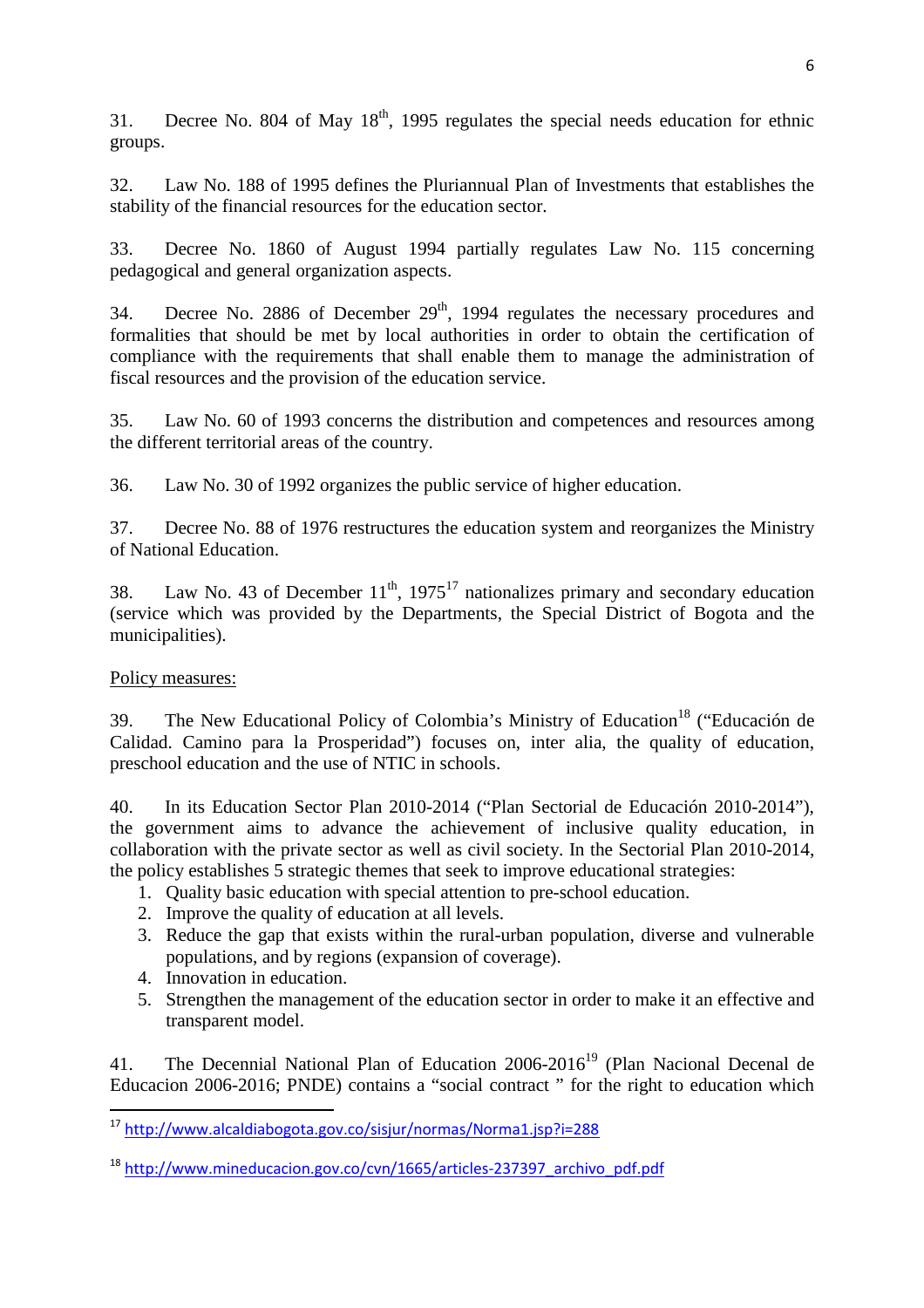identifies and establishes the decisions that are crucial for the advancement of education in Colombia. This plan is to be implemented within the Sectorial and Territorial educational development plans throughout Colombia.

42. National Development Plan  $2006-2010^{20}$  (Plan Nacional de Desarrollo 2006-2010) was released by Law No. 1151 of July  $24<sup>th</sup>$  2007. The plan has education as a pillar for development. The central themes are combatting poverty and improving the condition of the most vulnerable populations. One of the means to achieve this is through education. Below are some of the provisions of the plan that relate to education:

- **i)** Combatting poverty and improving the condition of the vulnerable through a quality education.
- **ii)** Increase the number of school places for displaced population. Goal by 2010 was: 400.000 places. General goal is to expand access to education, i.e. achieve universal coverage until secondary school, especially for the most vulnerable populations.
- **iii)** Expand access to higher education and combat illiteracy. Increase registration in technical and technological subjects.
- **iv)** Promote and teach Human Rights through education, for which the National Human Rights Education (PLANEDH) was develop[ed and implemented.
- **v)** Improve information systems and the monitoring, including the Human Rights Observatory of the Vice Presidency of Colombia, as well as institutional opportunities for coordination and monitoring public policies, in order to ensure the Economic, Social and Cultural Rights.
- **vi)** Educational integration of students with special needs and disabilities.
- **vii)** Increase and strengthen the relation between the education sector and the economy, technology and companies, e.g. through the promotion of ITC in education. **viii)** Investment of 45.572.379 million Pesos for the education sector.

43. The Ten Year Plan established by Article 72 of the General Law of Education and the regulation of Decree No. 1719 of 1995, aims to make education a State policy priority. The Plan is a guideline that attempts to define the goals for education in Colombia during 10 years, as well as provoke institutional and social mobilization around education.

# Inclusive Education

<u>.</u>

44. To implement the project "Quality Inclusive Education in Colombia" ("Educación Inclusiva de Calidad en Colombia"), the IBE is providing expertise to support the strengthening of the national policy on quality inclusive education, with the Ministry of National Education of Colombia (MEN), the Organization of Ibero-American States (OEI), United Nations Population Fund (UNFPA), the Saldarriaga Concha Foundation and the Empresarios por la Educación (EXE) Foundation.<sup>21</sup>

45. The first stage of this project includes a national workshop on inclusive education entitled "Workshop for the Participatory Construction of Inclusive Education Policy in

<sup>19</sup> http://www.plandecenal.edu.co/html/1726/w3-propertyvalue-43510.html

<sup>20</sup> http://www.mineducacion.gov.co/1621/articles-146170\_archivo\_pdf.unknown

<sup>21</sup> http://www.ibe.unesco.org/en/global-news-archive/single-news/news/quality-inclusiveeducation-in-colombia-initiative/106.html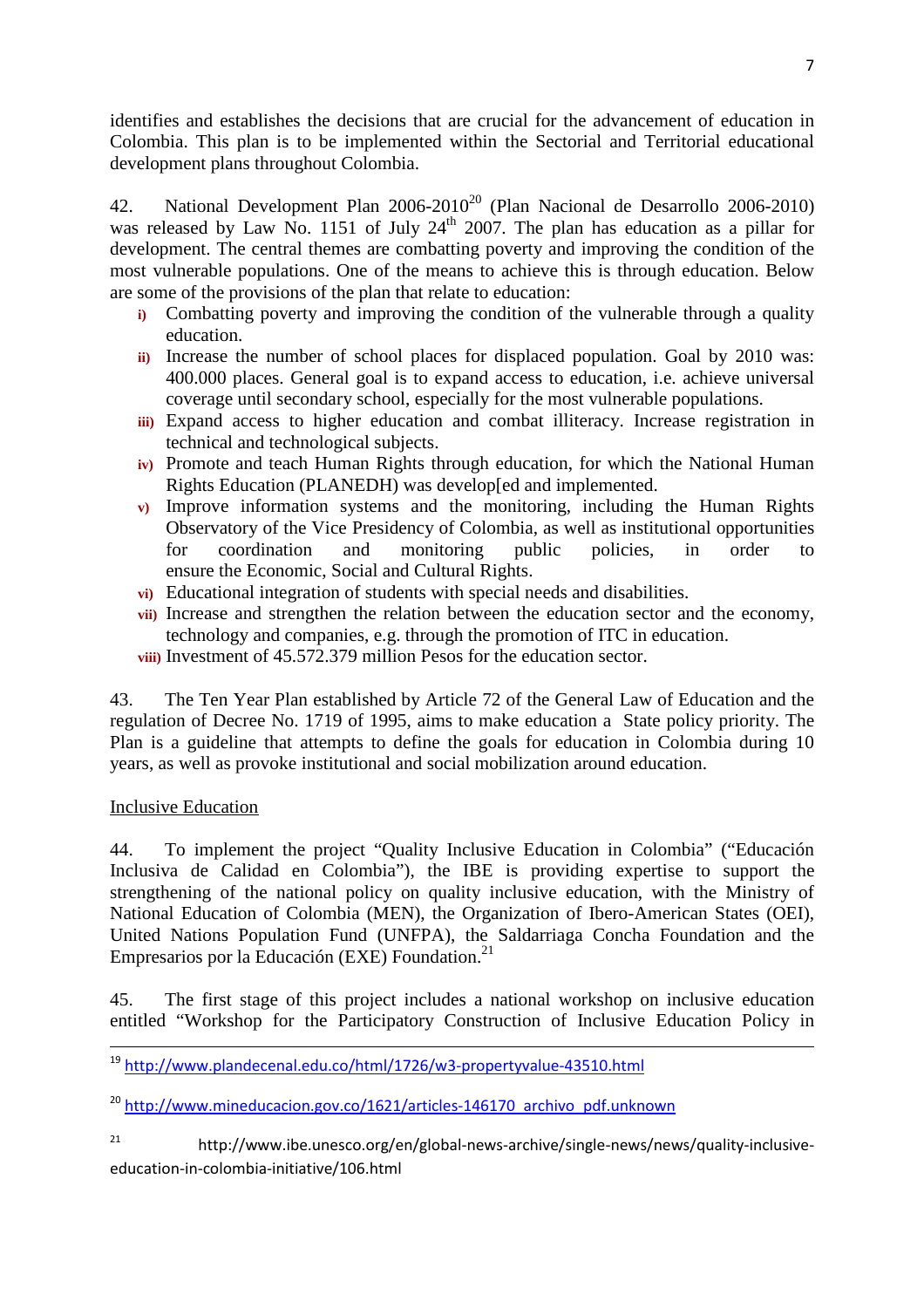Colombia" ("Taller para la Construcción Participativa de la Política de Educación Inclusiva en Colombia"), held in Bogotá in early May 2012. Regional, national and international participants analysed the current policy framework on inclusive education and proposed to the Colombian Minister of Education a series of recommendations for its revision.

46. Aligned with the IBE's strategy 2008-2013, this project implies two inter-related components:

- 1. Revision and adjustment of the national policy framework on inclusive education through evidence-based policy dialogue, engaging diverse stakeholders; and,
- 2. Implementation of regional capacity-development programs to refine institutional and curricular capacities to implement inclusive education practices at the school level.

47. Students from displaced populations: According to the EFA Global Monitoring Report, 2011, **a**fter Sudan, the world's largest displaced population is in Colombia, with more than 3 million people (out of a population of 42 million). However, the 1997 Law on Internal Displacement and subsequent actions by the Constitutional Court have strengthened IDP entitlements to education.<sup>22</sup> The Colombian case therefore demonstrates that legal provision can play a role in extending opportunity and empowering IDPs. Colombia has probably the strongest legislative framework for protecting displaced civilians and providing access to basic services, including education. Under Colombian law, displaced children are now eligible for free education, and schools must accept them without requiring previous proof of education. These enhanced entitlements have had an impact. The Ministry of Education data shows a steady increase in the proportion of IDPs aged 5 to 17 attending school, from 48% in 2007 to 86% in 2010. Despite these gains, however, Colombia's IDPs continue to face immense difficulties. While they enjoy strong legal protection, there have been problems in translating nominal rights into real entitlements. Planning in many municipalities suffers from poor coordination, weak capacity and in some cases limited political will. The new government elected in 2010 has pledged to strengthen support but faces considerable political and administrative challenges. Some of these challenges relate to the difficulties IDPs face in registering their status. They often struggle to demonstrate their eligibility for targeted programs, including those in education. Moreover, legal entitlements do not automatically override the effects of poverty and marginalization. Many IDPs start school late, repeat grades and drop out early. One study estimates that 51% of IDP youth attend secondary school, compared with 63% of non-IDP youth. $^{23}$ 

48. Students from rural or remote areas: From 1999 to 2007, the share of students reaching the last grade of primary education in Colombia increased by twenty-one percentage points. Part of the improvement may be attributed to the "Rural Education Project" ( Proyecto de Educación Rural). The PER, which started in 2002 and by 2006 covered more than 435,000 students in about 6,500 rural schools. Working through municipal authorities, the program assessed the needs of each school. Teachers were given specialized training in one of nine flexible educational models targeting disadvantaged students. An evaluation based on a large number of schools carried out from 2000 to 2005 found that 14% of rural schools had been covered by the project. While the project had no significant impact on enrolment, increases in

 $23$  Ibid. p. 216.

 $22$ <sup>22</sup> EFA Global Monitoring Report, 2011, p.20, http://unesdoc.unesco.org/images/0019/001907/190743e.pdf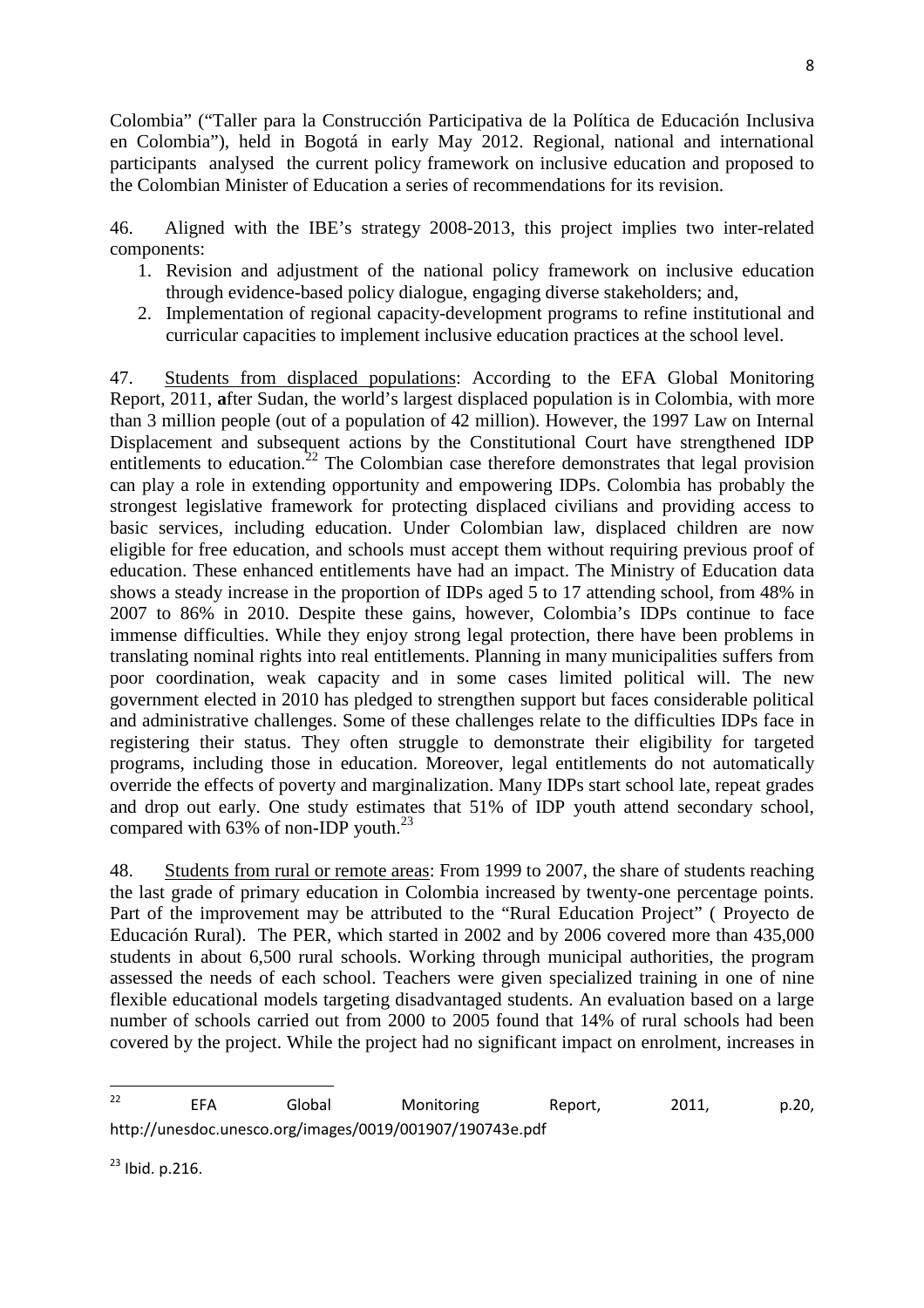language test scores and the share of students passing examinations were significantly larger in the schools covered. Dropout also decreased in PER schools by 3.2 percentage points more than in schools that were not part of the program. While demand-side interventions such as conditional cash transfers have received much attention as a way to reduce school dropout, the evaluation of PER is part of a growing body of evidence on the importance of supply-side strategies that make schools more efficient and attractive to students.<sup>2</sup> Curriculum

49. Human Rights Education: In regard with violence in schools, the Colombia's National Program of Citizenship Competencies, launched in 2004, aims to equip teachers, students and education managers with skills and attitudes that might reduce violence. The Classrooms in the Peace Initiative, part of the program, combines a classroom curriculum reaching all grade 2 to grade 5 students with targeted workshops and home visits for those with the highest aggression scores in teacher or peer surveys. The initiative aims to reduce aggression, conflict and bullying by developing skills including empathy, anger management and active listening. Initial evaluations point to impressive results, including a sharp reduction in aggressive and anti-social behaviour. The program is currently being extended to areas with high levels of violent political conflict.<sup>25</sup> Additionally, another program has been launched, called "Eduderechos" "Programme of Education for the exercise of Human Rights "("Programa de educación para el ejercicio de los Derechos Humanos"<sup>26</sup>).

50. Sexual education: The Ministry of Education launched the Program of Education for Sexuality and Citizenship Construction (Programa de Eduación para la Sexualidad y Construcciíon de Ciudadanía<sup>27</sup>). Sexual education is enshrined within the General Law on Education. However, it seems that not enough schools actually teach students about it. Only 3,135 institutions out of 14,000 have an educational program on sexuality.<sup>28</sup>

51. Preschool curriculum: Some curriculum have been delivered to preschool institutions, so as to improve education of children under 5 years old.<sup>29</sup>

52. Education in conflict areas: Colombia's Constitution establishes that "The rights of children have priority over the rights of others" (Art. 44).  $30$ 

 $\overline{\phantom{a}}$  $^{24}$  Ibid., p.52.

<sup>25</sup> EFA Global Monitoring Report, 2011, p.249, http://unesdoc.unesco.org/images/0019/001907/190743e.pdf

<sup>26</sup> http://www.mineducacion.gov.co/1621/propertyvalue-44605.html (Accessed 30/04/11)

<sup>27</sup> http://www.mineducacion.gov.co/1621/article-172105.html (Accessed 30/04/11)

<sup>28</sup>http://www.eltiempo.com/vida-de-hoy/educacion/colombia-sigue-rezagada-en-proyectos-deeducacion-sexual\_8489240-4 (Accessed 30/04/11)

<sup>29</sup>http://elnuevosiglo.com.co/bogota/metropolitana/30554-nueva-guia-de-educacion-infantil.html (Accessed 30/04/11)

 $30$  Schools and Armed Conflict, Human Rights Watch, July 2011, p.65 :

http://www.hrw.org/sites/default/files/reports/crd0711webwcover.pdf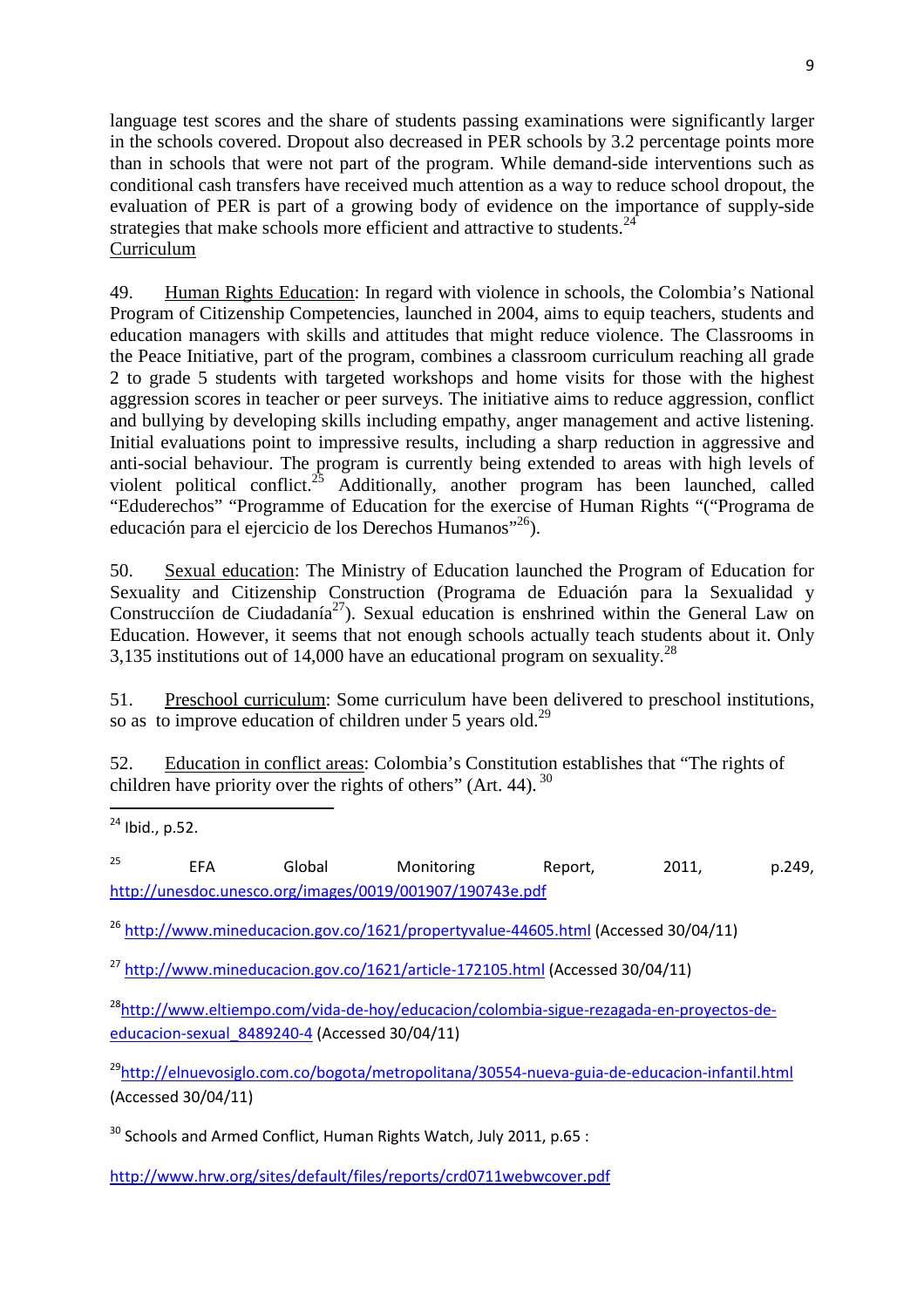53. Colombia covered by the Human Rights Watch survey<sup>31</sup> is classified as a Country with Explicit Prohibitions or Explicit Restrictions on the Use of Schools.

54. Colombia is all involved in prolonged internal armed conflicts against rebel groups. This country with these experiences has opted for such explicit restrictions against the use of schools may reflect certain lessons from these conflicts. It certainly demonstrates a belief that their armed forces can fight successfully without having to resort to the use and occupation of schools. The Ministry of Defence for Colombia told Human Rights Watch that "the General Command of the Military Forces has issued different instructions which target all the military units. The aim of these is to remind the military units that the occupation of civilian goods, and in particular, of schools and educational centres, is prohibited, because it will mean a violation of [international humanitarian law]." As an example of such directives, the Ministry cited a July 2010 order of the Commander General of the Military Forces, which states that "it is a serious offence, [if] a commander occupies or allows the occupation on the part of his troops of … public institutions, such as educational establishments, including colleges, schools, and community halls, which causes an imminent risk for the protection of minors, noticeably affecting the guarantee of the fulfilment and respect of their rights." The order also notes that "since the use of civilian and public property has historically triggered other accusations against troops, such as forced displacement, theft, indiscriminate attacks, and both physical and verbal abuse against minors, who are subject to special protection…it is required to undertake disciplinary investigations where possible and to carry out … monitoring in order to avoid a repetition of [such] behaviour in operation areas".<sup>32</sup>

### Cooperation:

55. Colombia is not party to 1960 UNESCO Convention against Discrimination in Education; however, it reported to UNESCO in 1998 and 2006 on the measures taken for the implementation of the 1960 UNESCO Recommendation against Discrimination in Education within the framework of the sixth and seventh consultation of Member States for the periods 1994-1999 and 2000-2005, respectively.

56. Colombia is not party to 1989 UNESCO Convention on Technical and Vocational Education.

57. Colombia reported to UNESCO in 2009 within the framework of the fourth consultation of Member States on the measures taken for the implementation of the 1974 UNESCO Recommendation concerning Education for International Understanding, Cooperation and Peace and Education relating to Human Rights and Fundamental Freedoms (covering the period 2005-2008).

<sup>31</sup> Ibid., p.52-54.

<sup>&</sup>lt;sup>32</sup> Order of the Commander General of the Military Forces, July 6, 2010 (No. 2010124005981 / CGFM-CGING-25.11), cited in letter to Human Rights Watch by Elena Ambrosi Turbay, Human Rights Director, Ministry of National Defense, September 22, 2010.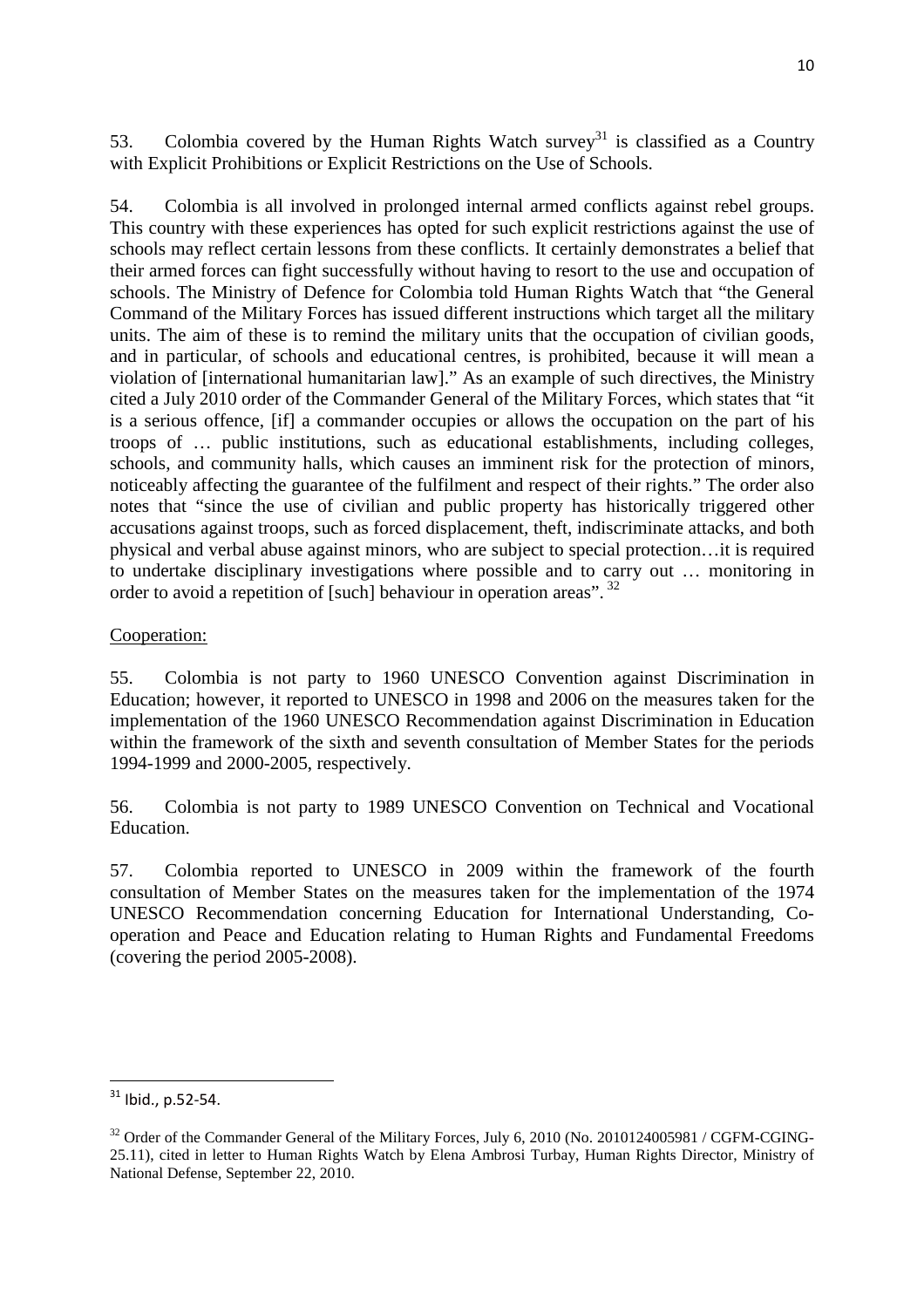# **Freedom of opinion and expression<sup>33</sup>**

Achievements, best practices, challenges and constraints

58. Legislative framework: The Colombian Constitution guarantees the freedom of expression under Article 20: "*Every individual is guaranteed the freedom to express and diffuse his/her thoughts and opinions, to transmit and receive information that is true and impartial, and to establish mass communications media.*<sup>34</sup> Concerning the right to access information, Article 74 provides the right to access public documents.

59. A freedom of information law has been in placed in Colombia as far back as 1888 and is ensured by the *Law Ordering the Publicity of Official Acts and Documents* (1985), yet in reality the access to public information is often difficult and time-consuming.

60. Defamation remains criminalized under Articles 220 and 221 of Colombia's Penal  $Code<sup>35</sup>$  with the possibility of imprisonment of up to four years plus a monetary fine. Moreover, during a ruling on 29 February 2012 by the Colombian Cudinamarca High Court upheld the provisions involving a newspaper editor, deeming them constitutional<sup>36</sup>.

61. Media self-regulation: The Colombian Federation of Journalists (FECOLPER) $37$  is an independent organization bringing together journalists from all of Colombia's regions. It works to improve working conditions as well as on several initiatives concerning safety for example.

62. Safety of journalists: Colombia continues to be an unsafe environment for journalists and media workers. UNESCO condemned three killings in the country between 2008-2011 including the murders of journalists, Luis Eduardo Gómez in June 2011<sup>38</sup>, of Harold Humberto Rivas Quevedo in December 2009 and of Jose Everardo Aguilar in April 2009. Investigations of these killings are ongoing $39$ .

63. It must be noted that in recent years Government is taking pro-active actions to improve the safety of journalists.

<sup>38</sup> http://www.un.org/apps/news/story.asp?NewsID=38984&Cr=journalist&Cr1=

39

http://www.unesco.org/new/fileadmin/MULTIMEDIA/HQ/CI/CI/pdf/FED/Safety%20Report%20by%2 0DG%202012.pdf

<sup>33</sup> Sources :

<sup>&</sup>lt;sup>34</sup> http://confinder.richmond.edu/admin/docs/colombia\_const2.pdf

<sup>35</sup> http://www.wipo.int/wipolex/en/text.jsp?file\_id=190483

<sup>36</sup> http://www.freedomhouse.org/article/colombian-court-upholds-prison-sentence-newspapereditor

<sup>37</sup> http://www.fecolper.com.co/quienes-somos/quienes-somos